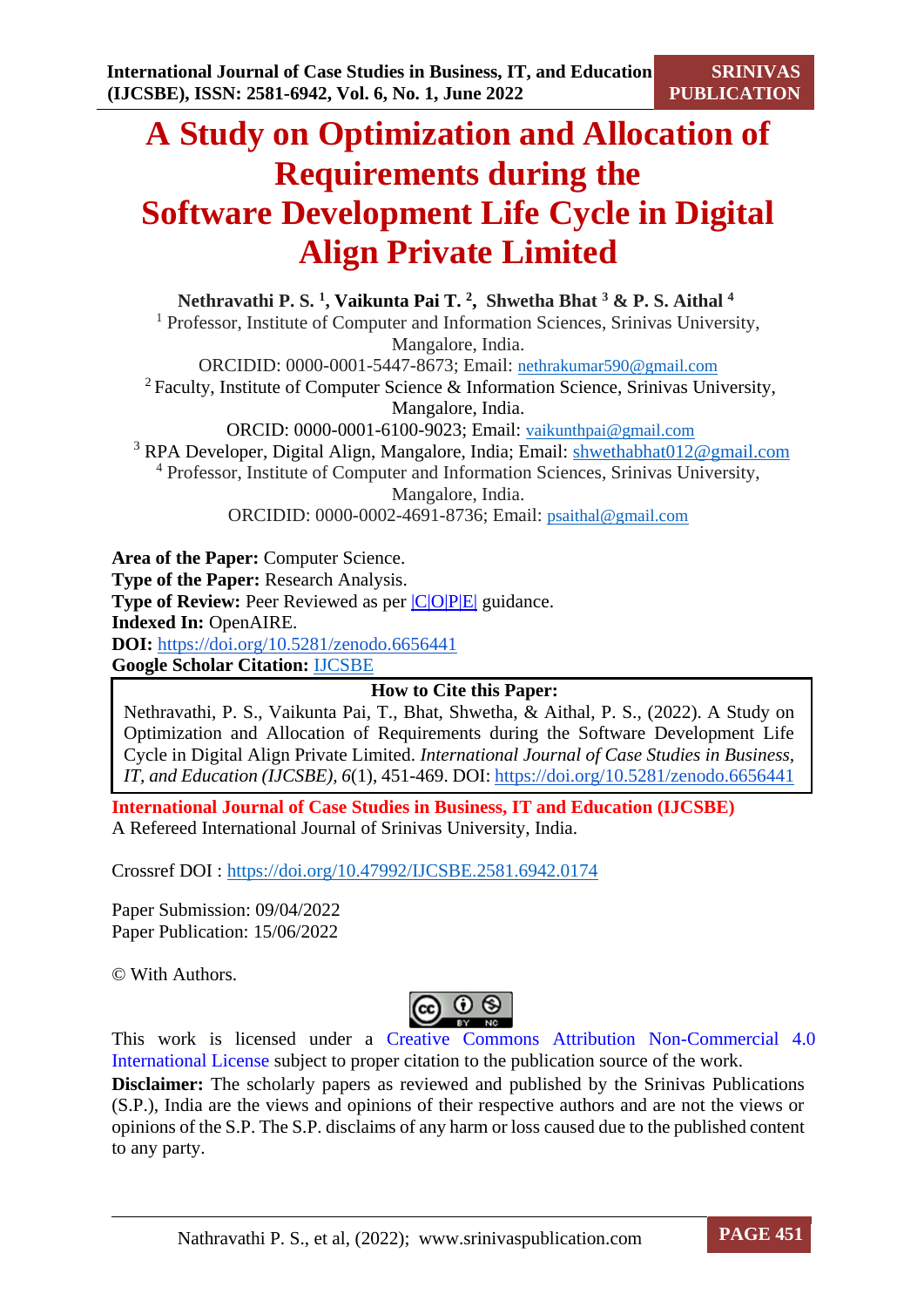## **A Study on Optimization and Allocation of Requirements during the Software Development Life Cycle in Digital Align Private Limited**

**Nethravathi P. S. 1 , Vaikunta Pai T. 2 , Shwetha Bhat <sup>3</sup> & P. S. Aithal <sup>4</sup>**

<sup>1</sup> Professor, Institute of Computer and Information Sciences, Srinivas University, Mangalore, India.

ORCIDID: 0000-0001-5447-8673; Email: [nethrakumar590@gmail.com](mailto:nethrakumar590@gmail.com)

<sup>2</sup>Faculty, Institute of Computer Science & Information Science, Srinivas University, Mangalore, India.

ORCID: 0000-0001-6100-9023; Email: [vaikunthpai@gmail.com](mailto:vaikunthpai@gmail.com)

<sup>3</sup> RPA Developer, Digital Align, Mangalore,, India; Email: [shwethabhat012@gmail.com](mailto:shwethabhat012@gmail.com)

<sup>4</sup> Professor, Institute of Computer and Information Sciences, Srinivas University,

Mangalore, India.

ORCIDID: 0000-0002-4691-8736; Email: [psaithal@gmail.com](mailto:psaithal@gmail.com)

## **ABSTRACT**

**Purpose:** *In order to face the challenge of optimization and allocation of necessary requirements to complete a project with in the allocated time period, the project manager must be efficient in applying different technical skills and managerial strategies to the project management process. In order to develop a software and RPA product, a company schedules different process as per the specified order and uniquerequirements. As the history of project management reminds that most of the industries startedto implement this concept by observing the success of mega engineering projects because of the effective utilization of project management concept.*

**Objective:** *This work is carried to understand the concepts of project management in software firms. To investigate the implementation and importance of these concepts and to know the role of project manager in managing the process in software development.*

**Methodology:** *Digital Align Private Limited, Mangalore, provides excellent and state-of-theart customized software and hardware solutions as per the necessities of customers. In order to manage the project activities CEO, CFO and CTO all together acts as project manager. The software development project management process starts by identifying needs and recommending solutions, which can be delivered to value its stakeholders. At the second phase the actual development will begin and the developed software will be tested according to customer requirements.*

**Findings/Results***: Budgeting, cost management, finance planning etc., represented by CPM and PERT charts by using Microsoft Project and Atlassian JIRA project management software. The project resources, which are used to manage the project and allocation of technical staff are represented by histogram. With the help of Gantt Chart software development project schedule of 5 month are shown.*

**Conclusion:** *To manage Digital Align business in an effective and gainful manner, the company managed overall internal and external risks of the project. By using the project managementsoftware, the company condensed the project manager's efforts and human errors to managemultiple projects.*

**Paper Type:** *Case study-based Research Analysis*

**Keywords:** Project Management, Software Development Life Cycle, Process, Software Company, Requirement Specification.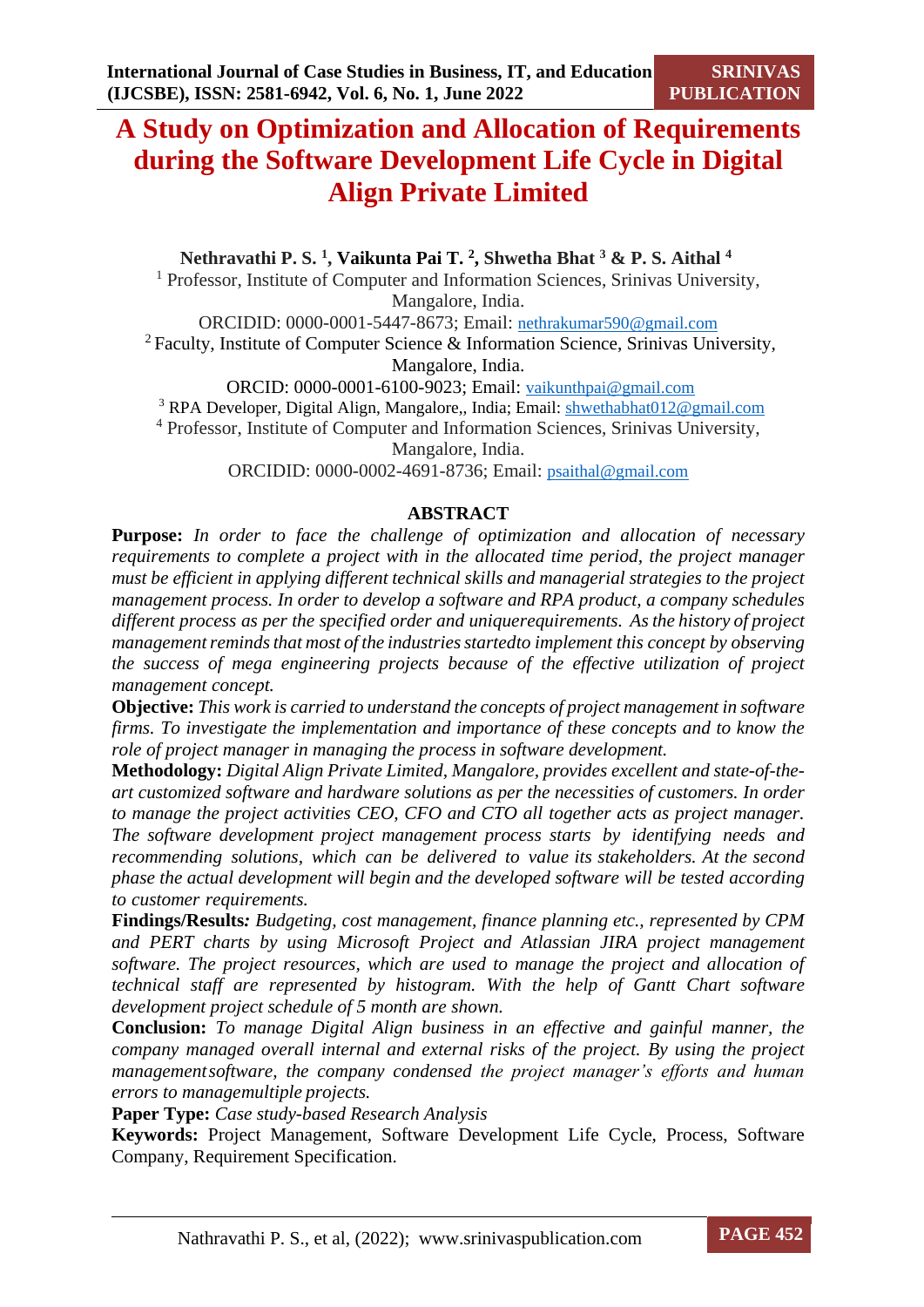## **1. INTRODUCTION :**

Software Industry or Information Technology Industry deals with software and hardware development [1]. Maintaining business includes trading, manufacturing, servicing activities. The software industry started since 1953 and first software provider is computer Usage Company in 1955, IBM and UNIVAC are the commercial computer dears in 1960s. In 1959 computer sciences corporation was founded and helped to develop advanced computer technology and automatic processing technology. Now the world-wide size of software industry estimated as USD\$ 429.9 billion [2]. The Project Management is the management activities of initiating, planning, organizing, controlling and closing the assigned project work by satisfying the requirements and manage cost benefit of the project within assigned time period [3]. The word Project is any activity undertaken which involves research design and proper planning with set of interrelated activities to be executed by an individual or by a team to achieve particular purpose over a fixed cost and time frame, the activities of Project Management is managed by the Project Manager. The Project Manager is a key person who manages the project and overall responsibilities of the success of project by effectively managing the project management activities. It includes project initiation to project closure, technical and non-technical skills to manage a project. The duties of project manager are decision making, developing schedules, project cost management, risk management, project team management, documentation and reporting, contacting with vendors, quality control, etc. [4].

Project Cost Management is the activity which does cost-benefit analysis of the project [5]. It is the method to manage the overall cost of project which helps to generate profit, this activity deals with cost budgeting using historical data and complete the project within budgeted cost, which will include project development cost, labor cost, material costs and to manage risk of the project like inflation, natural disasters, unexpected costs. Project management process is which the general development stages of a project [6].

## **2. OBJECTIVES OF THE STUDY :**

(1)To study and understand the project management concept in software development companies.

- (2)To analyze the implementation and importance of project management concept in software development companies.
- (3)To analyze the role and importance project manager in order to manage the software development process.
- (4)To evaluate the impacts and challenges involved in project management to software development companies.

#### **3. METHODOLOGY:**

The study is based on data collected from primary sources and secondary sources as shown below:

- The primary sources of data are collected by direct interviewing the CEO and Managing Director. departmental heads, and employees of Digital Align Private Limited.
- The secondary sources of data are collected by referring few textbooks related to project management concepts, articles, websites, and literature reviews related to project management and software project management concepts, referring to finance and cost data of Digital Align Private Limited.

## **4. LITERATURE REVIEW:**

Project Management regarded as a high priority as all organizations involved in implementing new undertakings, innovation and challenges. Project may be individually diverse, however over a time, some tools, management techniques and problem-solving techniques results in bringing project to a successful end (Gonovski, V. 2017) [7]. Software project management is a key idea about the planning, monitoring and control of software projects. Projects to produce software are worthwhile only if the satisfy real needs and examine how it can identify stakeholders in a project and their objectives (Cotterell, M., and Hughes, B. 1995) [8]. Project management is the combination of project scope management, project cost management, project time management, project quality management, project human resource management, project risk management, project communication management (Aanbari, F. T., and Kwak, Y. H. 2018) [9]. Project management deals with the pre-determined cost,

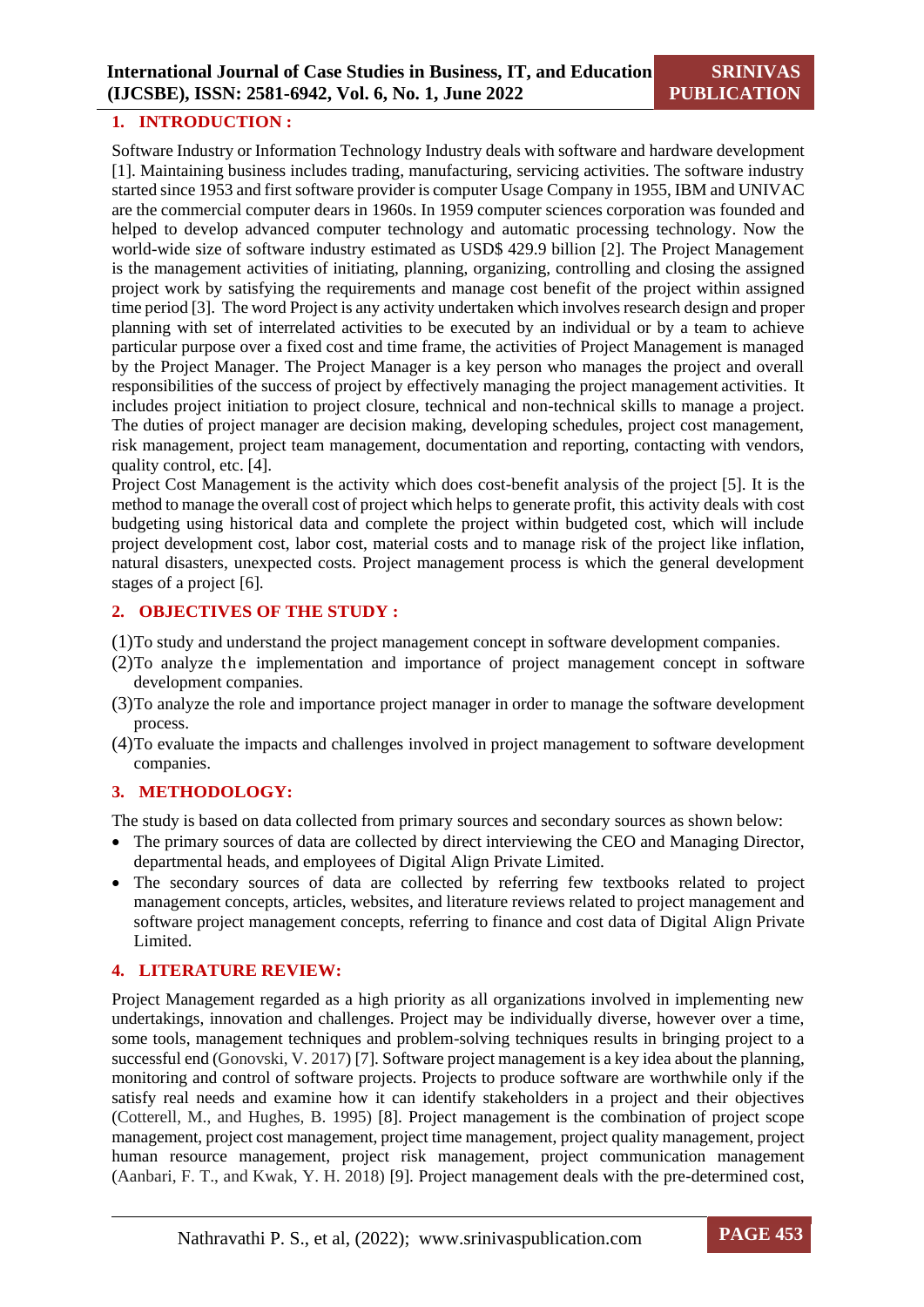quality and pre-determined schedule of a project, and is managed by systematic way and the final result should be accepted by others is called success of a project (Almaamari, G., Williams, N., and Atkinson, R. 2017) [10].

There are differences in practicing project management concept with each industry, the maturity of repeated work project is low and the project involving research expansion activity is very high (Korte, R., Smith, K. A., and Li, C. Q. 2018) [11]. Project manager should aware of the project risk involved to complete the project successfully, to manage that he can predict and control the risks by taking reference from similar projects which will save the investment and time (Sanz-Llopis, J., and Ostermann, M. 2020) [12].

Project management office which headed by project manager is team which manages whole activities of project management and they are responsible for project failure, project success and that is the result ofcoordination between them and execution team(Petersen, K. W. 2020) [13]. Project risk management is the process of identification of risk factor, assessing the risk effects, developing strategic solutions, implementing solutions, control the risk factors, managing the crisis, recover from the crisis related to project management (Arashpour, M., Abbasi, B., Arashpour, M., Hosseini, M. R., and Yang, R. 2017) [14]. The Project will successful when there is coordination in the management team and executing team, the team coordination and communication should be there with each member to build a project towards the objective (Korte, R., Smith, K. A., and Li, C. Q. 2018) [15].

## **5. INDUSTRY OVERVIEW :**

## **Digital Align Private Limited**

Digital Align Private Limited is located in Mangalore, the company known for providingexcellent and innovative customized software and hardware solutions as per the requirements of customers. The company deals with trading, manufacturing and services which they incorporated to provide ecommerce, technical and project training, website and Digital Assistant for customers using AlignXcel, software and hardware solutions, electronic and electrical product manufacturing.

The company was founded in the year 2015, by Rajesh Patil.

**2021**: Rajesh Patil Belgaum made the firm Digital Align as Digital Align India Pvt Ltd, a project development center and to provide technical training. The objective was to build a FinTech product and providing software development and automation services to banks in US.

**2021**: Digital Align registered and incorporated as a company, Digital Align Private Limited under government of India ministry of corporate affairs,.

**2022**: The company started evolving as a product based company initiative of AlignXcel. By the end of 2022 introduce digital assistants and software products such as GenieOCR, App and DASmartlog API.

**Vision:** Engineering Ideas

**Mission:** An Innovative Technology Company That Creates FinTech Products for local banks and credit union companies.

#### **5.1 Organization Structure:**

Digital Align Private Limited Company follows functional organizational structure with constructive management policy with democratic leadership style, where the organizational structure follows all tasks should be allocated by and reported to Managing Director, where management policy follows that the top management will consult each teams before taking any major decisions regarding the company, whereas leadership style allows all team members and employees to participate in decisionmaking and exchange their ideas. So, the organizational structure helps them to lead towards success by taking careful decisions, proper work allocation based on employee specialized area of operation and proper supervision for quality management.

- **Chairman, Director:** Rajesh Patil Belgaum is present Chairman and Director of Digital Align Software Private Limited, the company has two Directors, he istop management of thecompany who takes part in major decisions in Annual General Meetings.
- **Director**: Mahantesh Patil is present Director of Digital Align Private Limited and he isthe top management of the company who takes part in major decisions of the company.
- **Vice President, Sales & Business Development**: Kevin Murphy is Vice President who manages

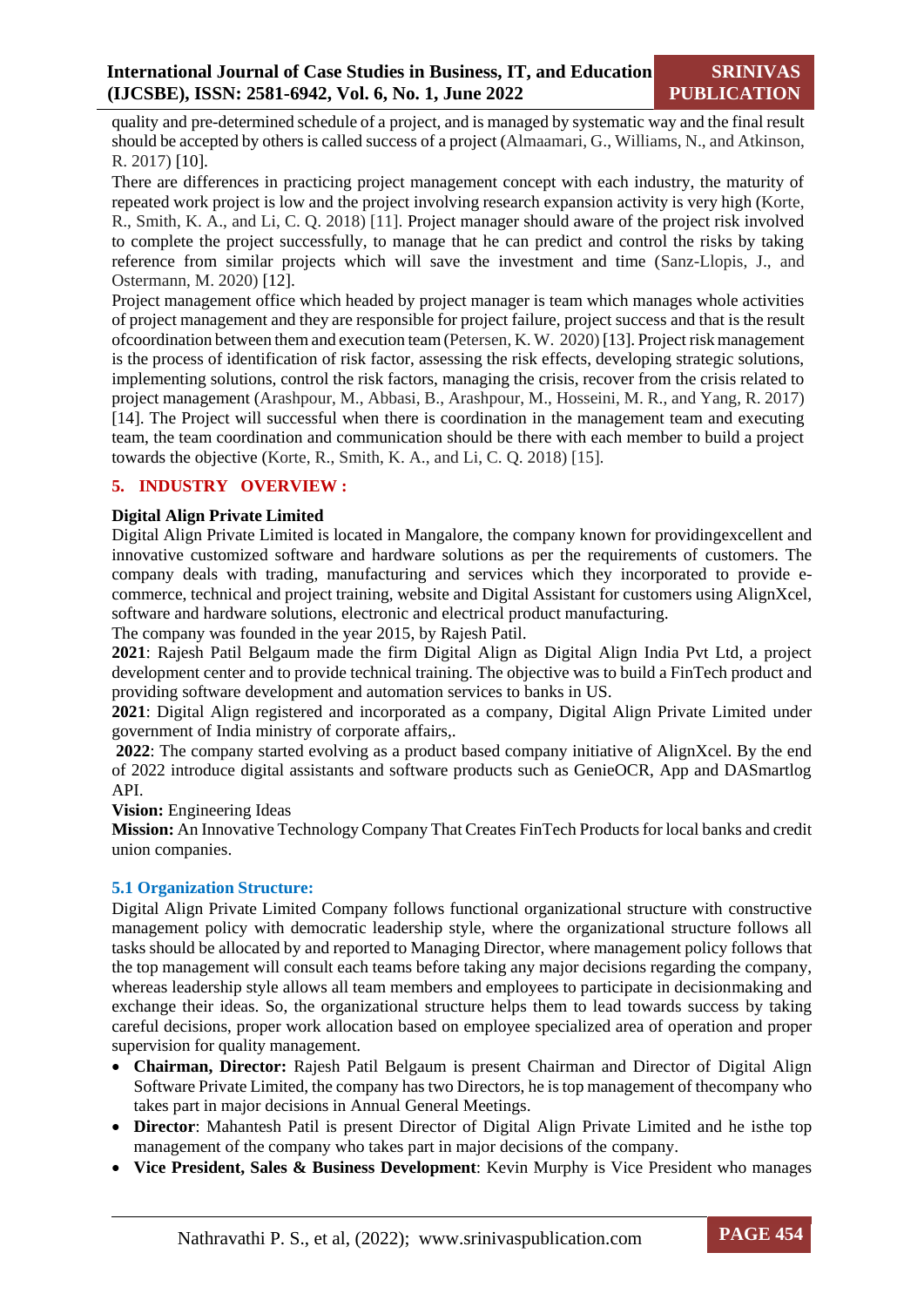Sales and Business Development.

- **Managing Director:** Athul Kakathkar is presentManaging Director of Digital Align Private Limited and he is the top management and manages middle level management, his activity consist decision making, coordination, strategic management, marketing and human resource management of the company.
- **Chief Finance Officer (CFO): Lakshmi Parameshwaran,** Chief Finance Officer manages the finance, accounting and banking related issues and helps to maintain proper books of accounts and guides to manage thefund and cost of the company.
- **Web Developing Engineer:** Web developers who develop the websites and web applications.
- **RPA and Software application Developing Engineer:** Software and App developers develops the personal computer and mobile applications.

## **5.2 Information about day-to-day organization activity:**

- (1)Engineers who are in to Web, software and mobile application designers are works under the supervision of chief technological officer of the company.
- (2)The work allocation, salary payment and increments for employees being done on the basis of performance analysis report prepared by chief technological officer.
- (3)Employees also provides technical training and project development training for students and learning individuals and engaged with research and development activities.

## **5.3 Products and Services:**

**(A) Products:**

- **Digital Assistants**: Fintech Assistants which helps staffs of various credit unions, local banks manual, mundane, boring, tedious work.
- **DASmartLogs**: Using Elastic search technology, to store daily status log files and to retrieve logs using DASmartLogs API. This API also helps in providing business insights, ROI for the company.
- **Genie OCR**: Intelligent OCR Application which involves Human in the loop where Data extracted from huge Pdf is displayed using Genie OCR App to verify and review the extracted information.
- **Apprasial App:** An Web Application which helps to manage Appraiser Process and supports Loan Officer to review the Appraisal Process.
- **AlignXcel Marketplace, Process Portal:** This is a marketplace where users can buy new digital assistant products, request for new products and view bot performance all in single app.
- **Web-app for On-demand Process:** An web application to trigger On Demand Process by providing some inputs required to run the process for the clients.

**(B) Services:**

- **Software development:** Software designing consist of development, designing, maintaining, redesigning of personal computer applications like Appraisal App and digital solutions and software as per the requirements of customers.
- **Web development and hosting:** Web development consist of website development, web application development which the company designs, develops, maintains and redesigns as per the requirements of their customer.

#### **6. SWOC ANALYSIS :**

SWOC (Strength, Weakness, Opportunities, and Challenges) analysis is used frequently to analyze organizational internal capabilities [16-19]. Here, the strength and weakness are analysed as internal attributes and Opportunities and challenges are analysed as external attributes:

#### **6.1 Internal Attributes:**

**Strength:**

- Strong impact of AlignXcel as brand name, DASmartLogs, GenieOCR Process Portal are some of trusted brands in the market.
- Innovativeness Digital Assistants like P1FCU Mortgage, Skyone, OCR Web, Web App
- Highly skilled and trained employees.
- Low cost manufacturing techniques of the company.

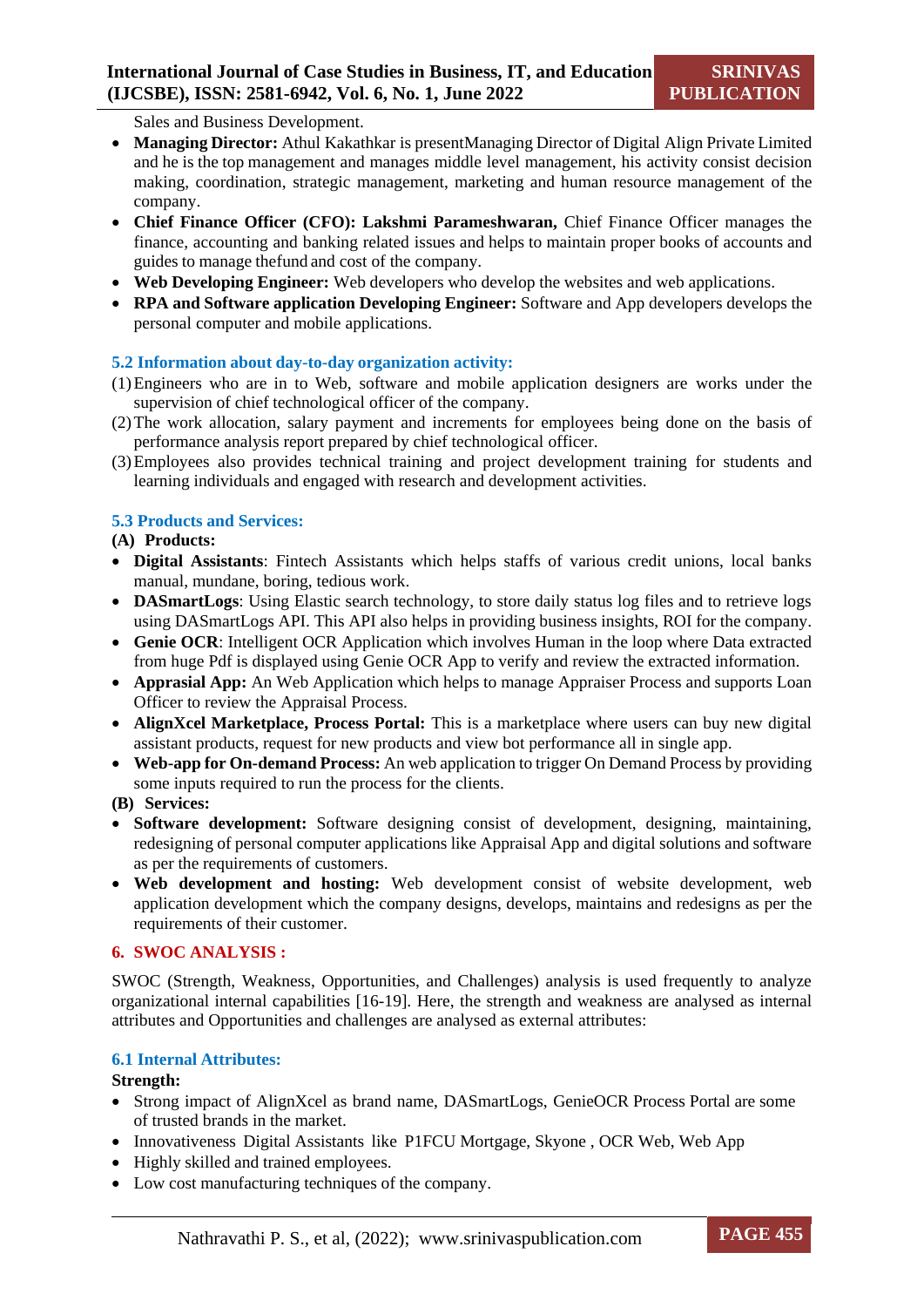Top clients like Toyota Financial Savings Bank, P1FCU Credit Union, SkyOne Credit Union, Gesa Credit Union Companies.

## **Weakness:**

- Company has small market share
- Less number of workers, so that they cannot take more projects at a time
- Less financial support

## **6.2 External Attributes:**

## **Opportunities:**

- Market share growth opportunities
- Digital India support from government
- Increasing market demand for digitalization
- Growing market for artificial intelligence and robotics
- Increasing demand for online facilities and mobile application facilities
- Increasing demand for innovative products and services
- Research and Development activities
- Future development and demand for e- commerce

## **Challenges:**

- Increasing competition from competitors in the market Digital Align Private Limited has wellestablished infrastructure facilities, the functions of company are operated from the Mangalore head office. The competitors of Digital Align Private Limited are in the software solution providers situated in Mangalore region as follows:
	- (i) Robosoft technologies, Mangalore
	- (ii) Cognizant technology solutions, Mangalore
	- (iii) Invenger technologies, Mangalore
	- (iv) Diya Systems, Mangalore
- Research and Development activities to develop existing products
- Expanding manpower in order to intake more valuable projects and to improve quality work
- Explore social problems using engineering and innovative ideas
- Expanding RPA and Salesforce business through more electronics and digital products
- Developing more innovative, unique products and patent available to the market
- Developing Human Resource & finance departments
- Reaching education institutions through incubation centers in nearby districts

## **7. DATA ANALYSIS AND INTERPRETATION :**

Software companies and information system companies are mainly dealing with inventing, updating and developing software and hardware technologies. It involves hardware products, computersoftware designing, mobile application designing, web-designing, which the work involved, developing or creating these products or services for their business purpose and developing for customer requirements is called a project. In order to manage these projects, the concept of project management is required, it is shown in the following figure 1.



**Fig. 1:** Aspects of Software Development Project Management

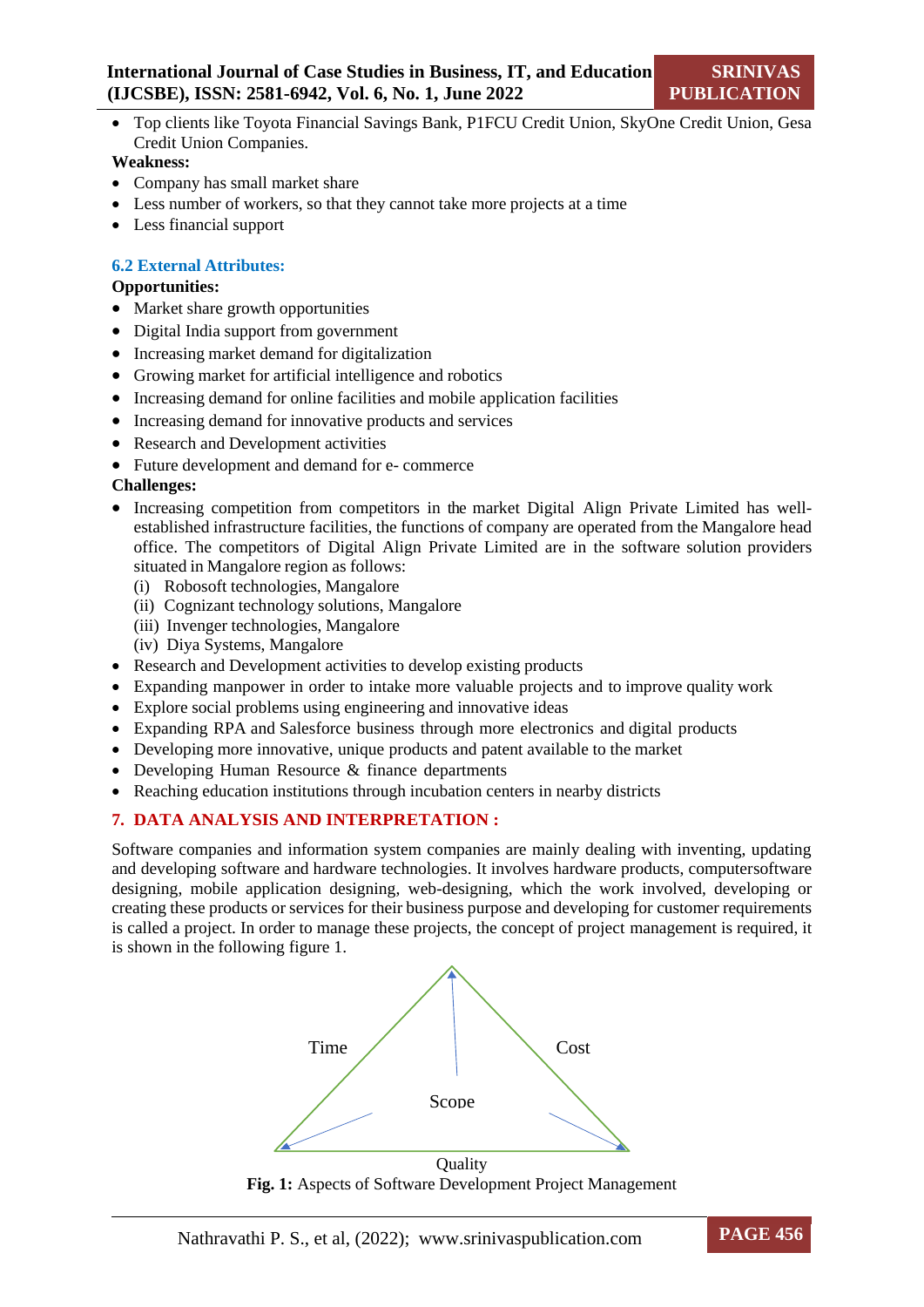- Projects have starting time and finishing time, project management is required to complete the project and complete each process with in scheduled time in the software development projects.
- Project management is required to fulfill the requirement and bring all process and team together to reach the objective and manage the scope of software development project.
- Project management also required to manage the quality of software which they develop, the organizing and controlling each process will result in increasing the performance of the team which will resulting in better quality.
- Projects have limited budget that is project management is required to manage the financial and cost aspects and complete the project with in the estimated budget and to utilize the resources at maximum possible way.

## **7.1 Project Management in Software Development Process:**

Software development process will be applied on projects in a software company in order to develop a software based on the requirements. These large-scale companies appoint a project manager, whereas small and medium scale companies appoint chief technical officer and some companies assign to the department heads.

Software development, mobile application development and web development has a similar process in every company that the process involves analysis, designing, development, implementation, monitoring and evaluation and the project manager has to manage all requirements of these projects. The process is depicted in the following figure 2.

## **Software Development Project Management in General Sense:**



**Fig. 2:** Software development process in general sense

## **7.2 Analysis:**

The project begins with the end user of that product and objectives include:

- Software invented or developed for company's personal use
- Software invented or developed for target market
- Software invented or developed for customer requirement

While developing a project there will be a certain requirement it may be for company or for market or for customer. The marketing team will analyze the market and brings customer and presents customer requirementsto the company.

## **7.3 Designing:**

In designing stage project manager does the planning and organizing activities. If the project is with innovative concept they have to invest more on research and development activities and they need professional team to development or otherwise they can only invest more on development activities and they need regular employees. The designing team will be formed and communicated them regarding the requirements of the customer and their time schedule. Design of the project based on therequirement includes resources required and number of employees required, activity schedule user interface,

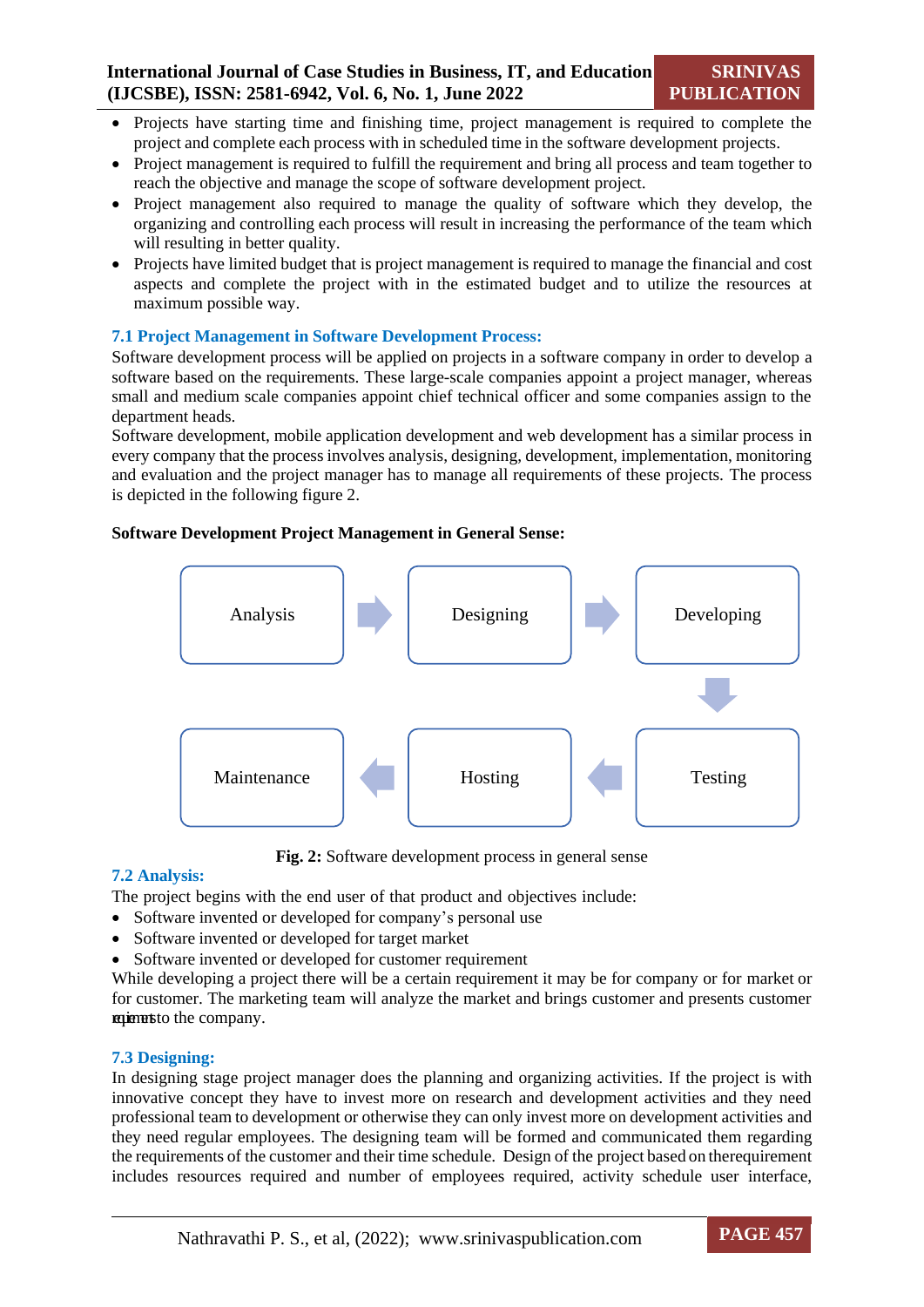programming language selection, tools and data base selection, etc.

#### **7.4 Developing:**

Project manager controls activities and communicate the objectives the teams and provides resources.It is important to provide the time frame to complete the work, here developer does user interface design in order to produce desired output and does programming or coding using different programming languages based on specifications of the software. The important programming languages and operating systems used in the market are as follows:

- SQL (Sequel)
- Uipath
- $\bullet$  C# programming
- Salesforce
- $\bullet$  PHP
- VB
- $\bullet$  iOS
- Python

Here, primary testing and validation will be carried out.

#### **7.5 Testing:**

In this stage project manager will appoint software tester, who analyzes the performance and each function of the developed software and web applications by using selenium software test and the tester approves the software to hosting, if the further changes required by the failure of developing stage or further major changes required by customer has to be cleared before hosting stage.

#### **7.6 Hosting:**

After successful testing the software company should assure the server for hosting the software or web application with the server which is managed by server engineer. Here, project manager gets actual cost and can compare the budgeted cost by that he can know profitability of the project and he can utilize the same technique for their upcoming projects.

#### **7.7 Maintenance:**

The company have to maintain the software or web application and availability with server, customer can further ask for changes in any time for that company should provide services and charge separately which will be extra income for the company.

#### **Software Development Project Management in Digital Align Limited:**

Digital Align Private Limited is a small-scale software company. It attracts projects from business, service lenders, online shopping, companies and government clients. As the company deal with small software projects with the time period of one to five months, they do not appoint separate project manager in order to manage the project activities but CEO, CFO and CTO all together acts as project manager. The software development project management process depicted in the figure 3.

The company not only deals with software development projects but also web development projects, mobile application development projects and also hardware product development projects but software development is the core business of this company and major part of revenue is generated from this business.

- 1. Software and web application development project:
- Designing and developing computer software based on customer requirement
- Time period is one to five months
- 2. Mobile application development project:
- Designing and developing mobile application and access to web application
- Time period is one to five months
- 3. Hardware product development project:

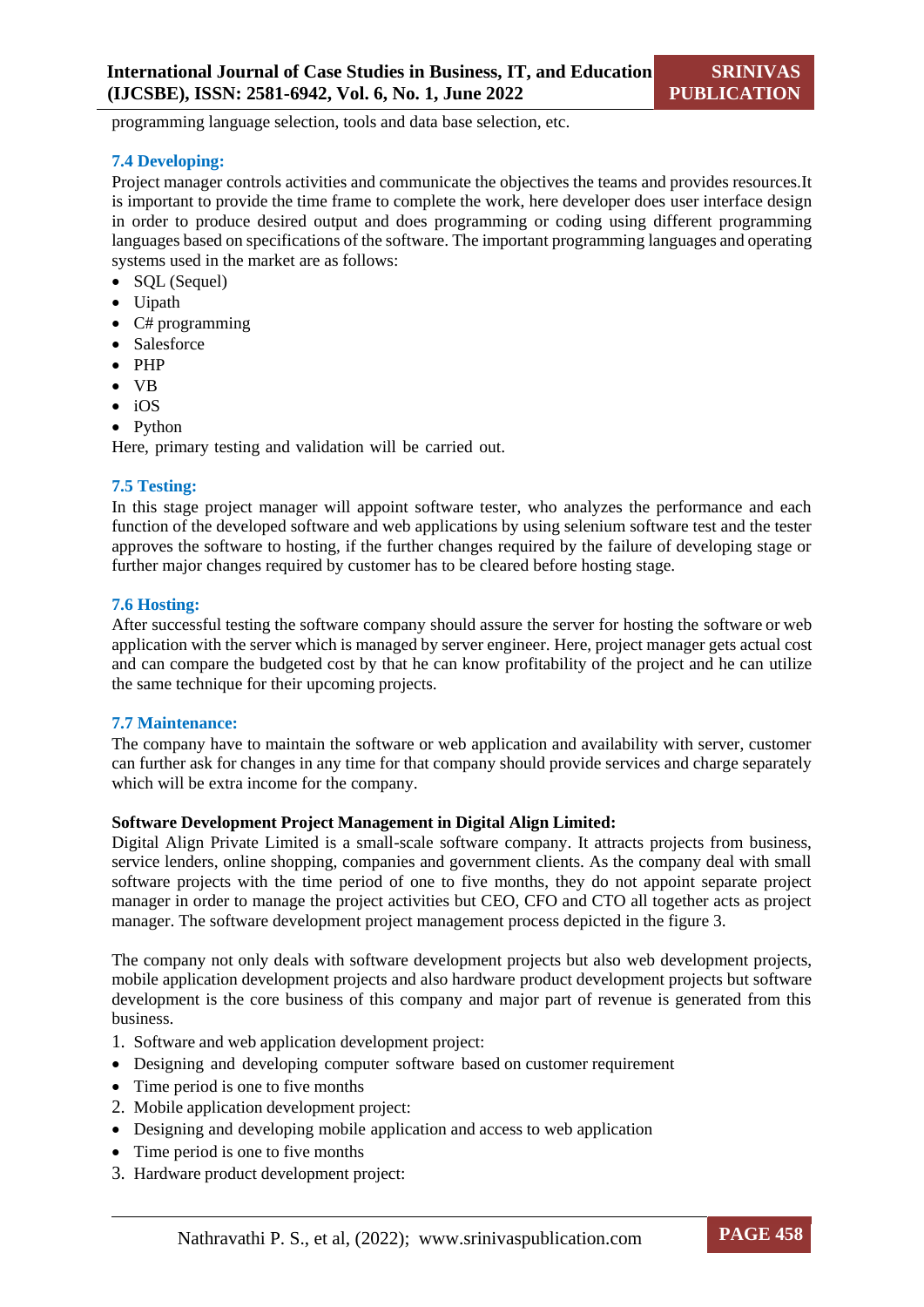• Company research and development activities to solve social problems & develop existing technology, time period is based on research completion.



**Fig. 3:** Software development process in Digital Align Limited

#### **7.8 Business Analysis:**

The company gets clients through CEO and he lists the customer requirements, analyzes the possibility of performance, suggest the changes and availability of services to the customer and prepares business documentation. Then CFO analyses and prepares budgeted cost and fixes the primary price to the project and collects the advance payment, the CTO of the company makes necessary resource arrangements and plan for user interface selection, programming, tools and data base to perform the project. Once the customer accepts the company requirement to perform the project, company signs an agreement with them begins the developing work.

#### **7.9 Developing:**

The developer designs the software project as customer requirement, the developing team is managed by CTO. Once the designing is completed then they divide the work within the team, developing process includes user interface design, programming or coding using programming languages, then for safety measures the does primary testing and validation process once it gets passed then communicate to the customer and makes necessary changes required.

#### **7.10 Testing:**

In testing process the developer test the web application using selenium software test to check whether the software and its functions works properly or not? Then final changes are to be done the product will get approved by CTO. The company rent the server service from GoDaddy as they do not own server and does the hosting or publishes the product to customer use, the CEO issues safety and security certificate to the customer. The CFO analyzes the budgeted cost and actual cost then generates the invoice and collect the final payments. If, the customer requires further changes company charges separately as hourly work rate but the server maintenance charges are included in project cost.

#### **7.11 Levels of Software Project Management:**

Levels of software project management is the measurement of work complexity involved in the project based on this the software development process will be decided and changes in general development process are to be made. The Requisite organization and stratified system theory by Dr. Elliot Jaquez explain about classification of project based on project complexity, time schedule and output of the project to manage project work, resource plan, project tasks and process. The levels of project are as follows:

Level 1:

Time frame is within three months and work is repetitive in nature, improvement in completed medium project are involved in this level.

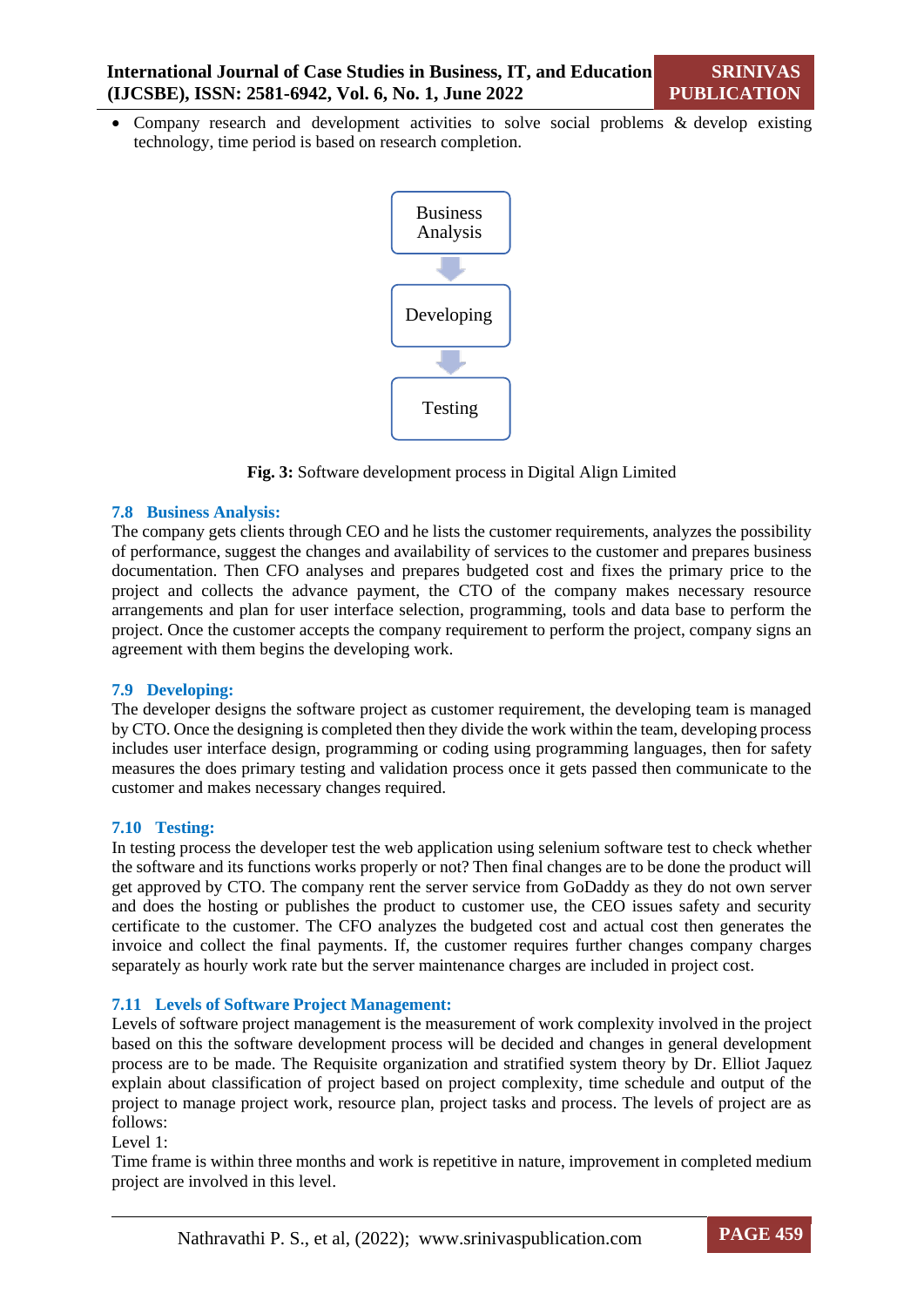#### Level 2:

Time frame is three months to one year and work is repetitive and semi- repetitive in nature, small scale project development and improvement in medium and large project are involved in this level. Level 3:

Time frame is one to two years and work are semi- repetitive in nature, medium scale project development and improving completed big scale project are involved in this level. Level 4:

Time frame is 2 to 5 years and work are semi- repetitive and research and development in nature, medium scale and large-scale project development and improvement in functional system are involved in this level.

Level 5:

Time frame is 5 to 10 years and work are research and development, large scale project and improving group of functional systems are involved in this level.

Level 6:

Time frame is 10 to 20 years and work are research and development, large scale projects, improving a value chain of the company are involved in this level.

Level 7:

Time frame is 20 to 50 years and work are research and development, large scale projects, improving multiple value chain of the company are involved in this level.

## **7.12 Project Management Software:**

The digitalization era of project management is project management software, it is technological tool to estimation, planning, decision making, organizing and controlling of project activities used by project manager and project team.

The project management software comes with different types like personal, single user, computer software, mobile software, web based, multiple users and visual. It is helpful to maintain accuracy, control errors, less time consuming and also as evidence.

#### **7.13 Functions of project management software:**

- Cost budgeting, comparative analysis of budgeted cost with actual cost, cost control
- Project schedule estimation
- Project schedule division for each process and time management
- Project resource estimation
- Activity cost accounting
- Comparative analysis with historical data
- Project portfolio management Project Management software:

Some common project management software as follows:

- Microsoft Project
- Atlassian JIRA
- Confluence
- Wrike
- Trello
- Liquid Planner

Table-1 below depicts a number table represent or of required resource for managing the project, which is used for planning and allocating the technical staff based on schedule to the project.

**Table 1:** Resource allocating in general project management.

| <b>Month</b>    |  |  |  |
|-----------------|--|--|--|
| <b>Resource</b> |  |  |  |
| Designer        |  |  |  |
| Developer       |  |  |  |

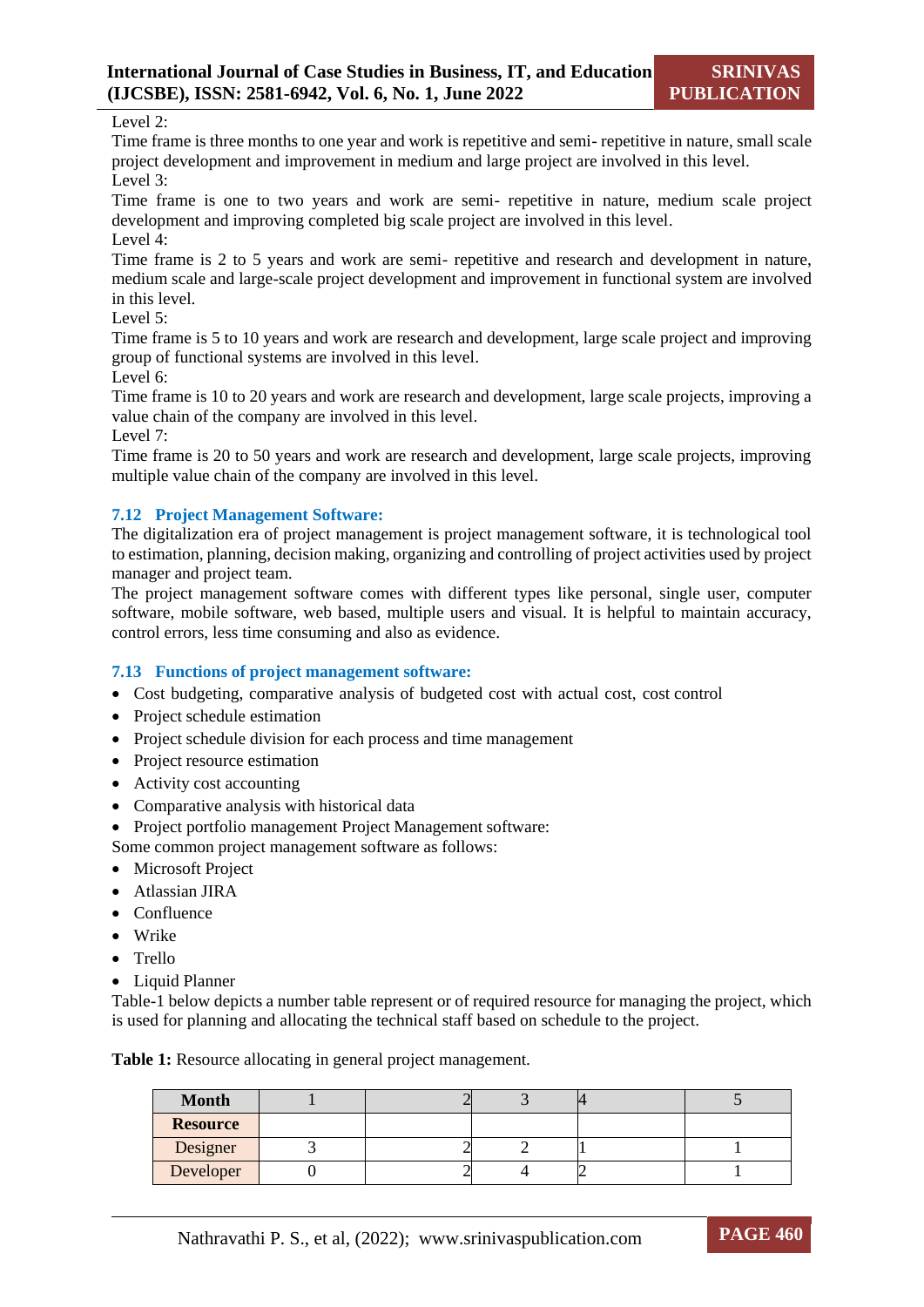| <b>International Journal of Case Studies in Business, IT, and Education</b><br>(IJCSBE), ISSN: 2581-6942, Vol. 6, No. 1, June 2022 |        |  |  |  |  |  | <b>PUBLICATION</b> | <b>SRINIVAS</b> |  |
|------------------------------------------------------------------------------------------------------------------------------------|--------|--|--|--|--|--|--------------------|-----------------|--|
|                                                                                                                                    | Tester |  |  |  |  |  |                    |                 |  |
|                                                                                                                                    | Total  |  |  |  |  |  |                    |                 |  |

Resource histogram is generated for the designer, developer and the tester is represented in a bar chart in figure 4.



**Fig. 4:** Resource allocation for managing general project

In software projects the human resource is allocated based on that company's software development process.

The above resource histogram shows a five-month small project resource allocation in general as the company follows general software development process.

Apart from these employees there will be project manager or management team and also some nontechnical employees.

The following Table 2 represents resource allocation in Digital Align development project.

|  | Table 2: Resource allocation at Digital Align for 5 months project. |  |  |  |  |  |  |
|--|---------------------------------------------------------------------|--|--|--|--|--|--|
|--|---------------------------------------------------------------------|--|--|--|--|--|--|

| <b>Month</b>    |  |  |  |
|-----------------|--|--|--|
| <b>Resource</b> |  |  |  |
| Analyst         |  |  |  |
| Developer       |  |  |  |
| <b>Tester</b>   |  |  |  |
| <b>Total</b>    |  |  |  |

The histogram shows the 5-months resource histogram of Digital Align Private Limited based on their software development process.

- The company need Analyst as there is no project manager but there is project management team and they act as analysts.
- There is no requirement of separate designer because the developer himself act as designer and the number of requirements for designer is more but most of the companies prefer to hire a designer but when you see it from employee cost the Digital Align is doing good.
- Here the analysts are from project management team, developers and testers are from executive team but as it is seen in general resource allocation, designers, developers and testers all are from executive team only. The below depicted table-3 lists required resources.

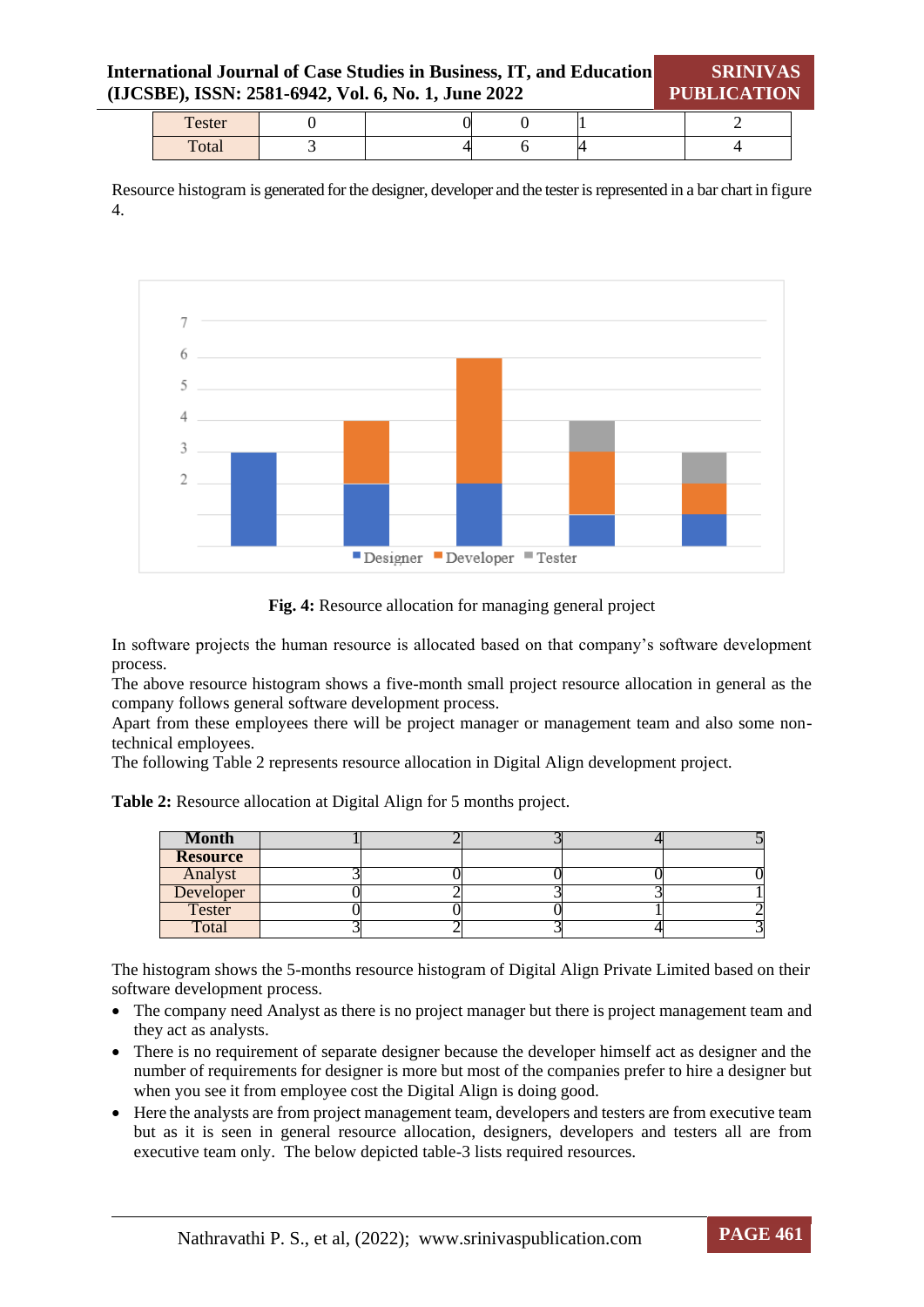**SRINIVAS PUBLICATION**

Resource allocation histogram chart for five months project at Digital Align shown in figure 5.



**Fig. 5:** Resource allotment for five months project at Digital Align

|  |  | Table 3: Resource utilization for one month project. |  |  |  |
|--|--|------------------------------------------------------|--|--|--|
|--|--|------------------------------------------------------|--|--|--|

| <b>Weeks</b>    |  |  |
|-----------------|--|--|
| <b>Resource</b> |  |  |
| Analyst         |  |  |
| Developer       |  |  |
| <b>Tester</b>   |  |  |
| Total           |  |  |

- The projects like small scale functioning software development like ERP software for small shops and upgradation of any research and development project.
- Research and development projects in large scale companies takes long time schedule like 10 months to two years. Table-4 below shows the statistics of resource histogram for R&D projectsof 10 months, it generally requires more skilled employees and non-repetitive job.

**Table 4:** Project resource management for R&D software development projects

| Month           |  |  |  |  |  |
|-----------------|--|--|--|--|--|
| <b>Resource</b> |  |  |  |  |  |
| R&D             |  |  |  |  |  |
| Analyst         |  |  |  |  |  |
| Designer        |  |  |  |  |  |
| Developer       |  |  |  |  |  |
| <b>Tester</b>   |  |  |  |  |  |
| Total           |  |  |  |  |  |

 Here in addition to designer, developer, and tester the research and development team and analysts arealso given high importance as it involves huge resource management and high employee cost.

#### **7.14 Software Development Project Schedule Management:**

The project management major objective is to manage project schedule that will be from the time of acceptance to hosting the software project by managing and completing individual activities and bringing together to complete the project with in the scheduled time period. The main two techniques apart from project management software are Project evaluation and review technique and Critical path method and these methods are mainly supported with variance analysis of project schedule and Gantt

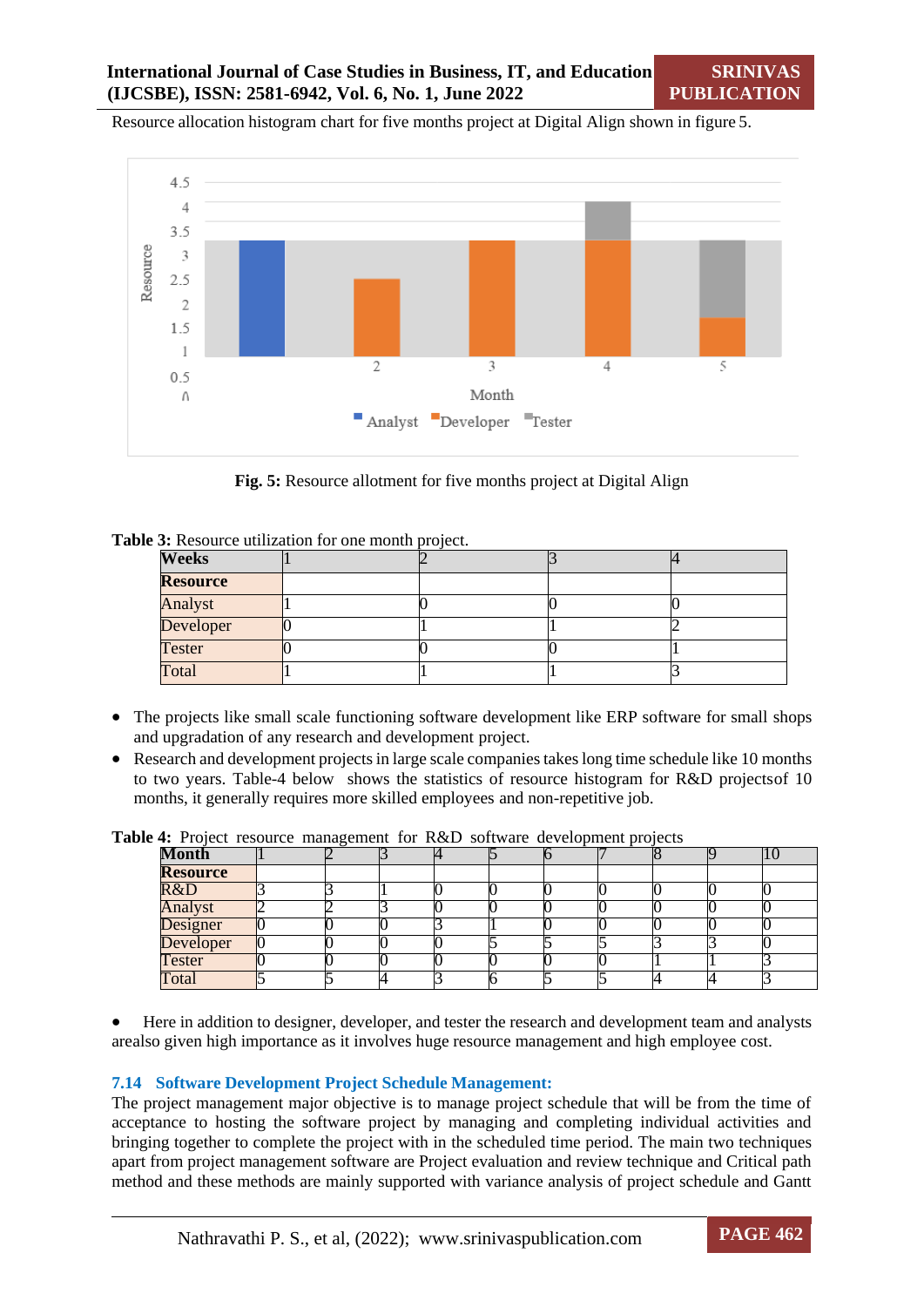chart and how it changes based on the software development process is given in the figure-6 below.

| <b>Month</b>      |  |  |  |
|-------------------|--|--|--|
| <b>Activities</b> |  |  |  |
| 1. Analysis       |  |  |  |
| 2. Design         |  |  |  |
| 3. Development    |  |  |  |
| 4. Testing        |  |  |  |
| 5. Hosting        |  |  |  |

**Fig 6:** Gantt Chart for Software Development Project Schedule of 5 Months

- The figure shows that for a five-month schedule project how a company can divide their total time in to individual activity schedules and the management team allocates minimum and maximum time that an individual activity can use that will impact on their project completion time period, PERT and CPM also depends on this schedule.
- Figure-7 below represents the Gantt chart of Software development 1-month project at Digital Align Private Limited and also this can be followed by all companies for small scale software development projects which does not involves research activity.

| <b>Month</b>      |  |  |
|-------------------|--|--|
| <b>Activities</b> |  |  |
| 1. Analysis       |  |  |
| 2. Design         |  |  |
| 3. Development    |  |  |
| 4. Testing        |  |  |
| 5. Hosting        |  |  |

**Fig 7**: Gantt Chart for Software Development Project Schedule of 5 Month

- These projects will help to fill the extra time which they were getting while developing the 5- month scheduled projects and helps to provide daily work and improve the skills of their employees.
- This type of projects generally does not require project management software support and it can manage manually as the work complexity is very less and the designing and testing work will be very less and it involves more analysis and development activity.
- There will be less work in the begging of the project schedule and increase at the end of the projectas shown in below figure-8, which should be highly monitored by the project management team.



**Fig. 8:** Monitoring Project Management

#### **7.15 Testing:**

 Activity 1 represents the software development project acceptance and analysis as according to the development process, from activity 1 to activity 2 it takes maximum 1 month.

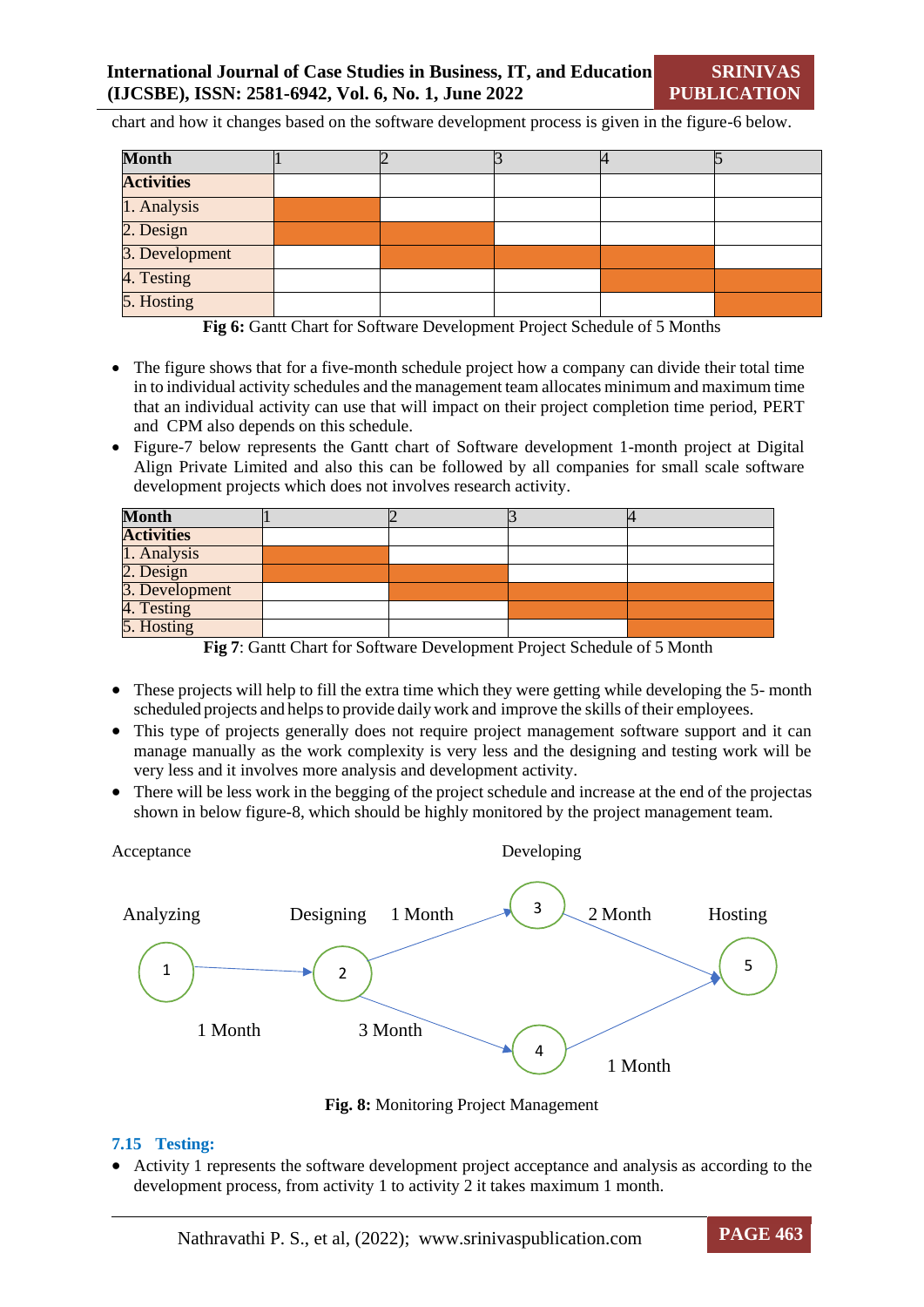- Activity 2 represents the designing process of software development process and after 1-month activity 3 begins and after 3 moth activity 4 begins and these are closely interconnected activities.
- Activity 3 represents developing stage which is done along with activity 4 and after 2 months it is ready for activity 5.
- Activity 4 represents testing stage which the quality of activity 3 is to be measured and after 1 month it is ready for activity 5.
- Activity 5 represents the hosting stage and it is the completion of software development process.
- $\bullet$  1 to 2= 1 month
- $\bullet$  2 to 3= 1 month
- $\bullet$  2 to 4= 3 month
- $\bullet$  3 to 5= 2 month
- $\bullet$  4 to 5= 1 month
- This will help to know critical path to complete the project shortest way and we can say that 1-2-3-5is shortest than 1-2-4-5. So, 1-2-3-5 is the critical path of this software development project. This is shown in the following table-5.

|                            |                   | <b>Duration in months</b>    |                    | <b>Relationship</b>          |  |
|----------------------------|-------------------|------------------------------|--------------------|------------------------------|--|
| <b>Task</b><br><b>Name</b> | <b>Optimistic</b> | <b>Most</b><br><b>Likely</b> | <b>Pessimistic</b> |                              |  |
|                            | 0.5               |                              | 1.5                | Start, 1 month               |  |
| $\overline{c}$             | 0.5               |                              | 1.5                | after task 1, 1 month        |  |
| 3                          |                   | $\overline{2}$               | 3                  | after task 2, 2 months       |  |
|                            | 0.25              | 0.5                          |                    | after task 3, 0.5 month      |  |
|                            | 0.25              | 0.5                          |                    | After task 4, End, 0.5 month |  |

#### **Table 5:** Estimation of project duration and its relationship

- Variance= ((Pessimistic Time- Optimistic Time)/6)<sup>2</sup>.
- The optimistic time, most likely time and pessimistic time are derived from Gantt chart and PERT and CPM together and the task represents each stage in the software development process.
- The variance calculation mainly required for risk management in project schedule management, that is CPM will help to identify shortest way to complete the project effectively and variance help to identify the variability in project duration, by this a project manager can identify the schedule risk and take preventive measures in designing project schedule.
- The project manager estimates the optimistic time, most likely time and pessimistic time in order to manage the overall time by managing individuals time taken for a task, so that he can prevent the delay in completing the project is depicted below in table-6.

|                 | <b>Duration in months</b> |                               |     |                                           |                 |
|-----------------|---------------------------|-------------------------------|-----|-------------------------------------------|-----------------|
| <b>TaskName</b> |                           | <b>Optimistic Most Likely</b> |     | <b>Pessimistic</b> Expected task duration | <b>Variance</b> |
|                 |                           |                               |     |                                           |                 |
|                 | 0.5                       |                               | 1.5 |                                           |                 |
|                 |                           |                               |     |                                           | 0.029           |
|                 | 0.5                       |                               |     |                                           | 0.029           |
|                 |                           |                               |     |                                           |                 |
|                 | 0.25                      |                               |     | 0.5                                       | 0.016           |
|                 | 25                        |                               |     |                                           |                 |

#### **Table 6:** Expected task duration and its variance

## **7.16 Software Development Project Cost Management:**

Cost management is one of the major objectives of software development project management and it is the major responsibility of project manager or project management team. The cost management concept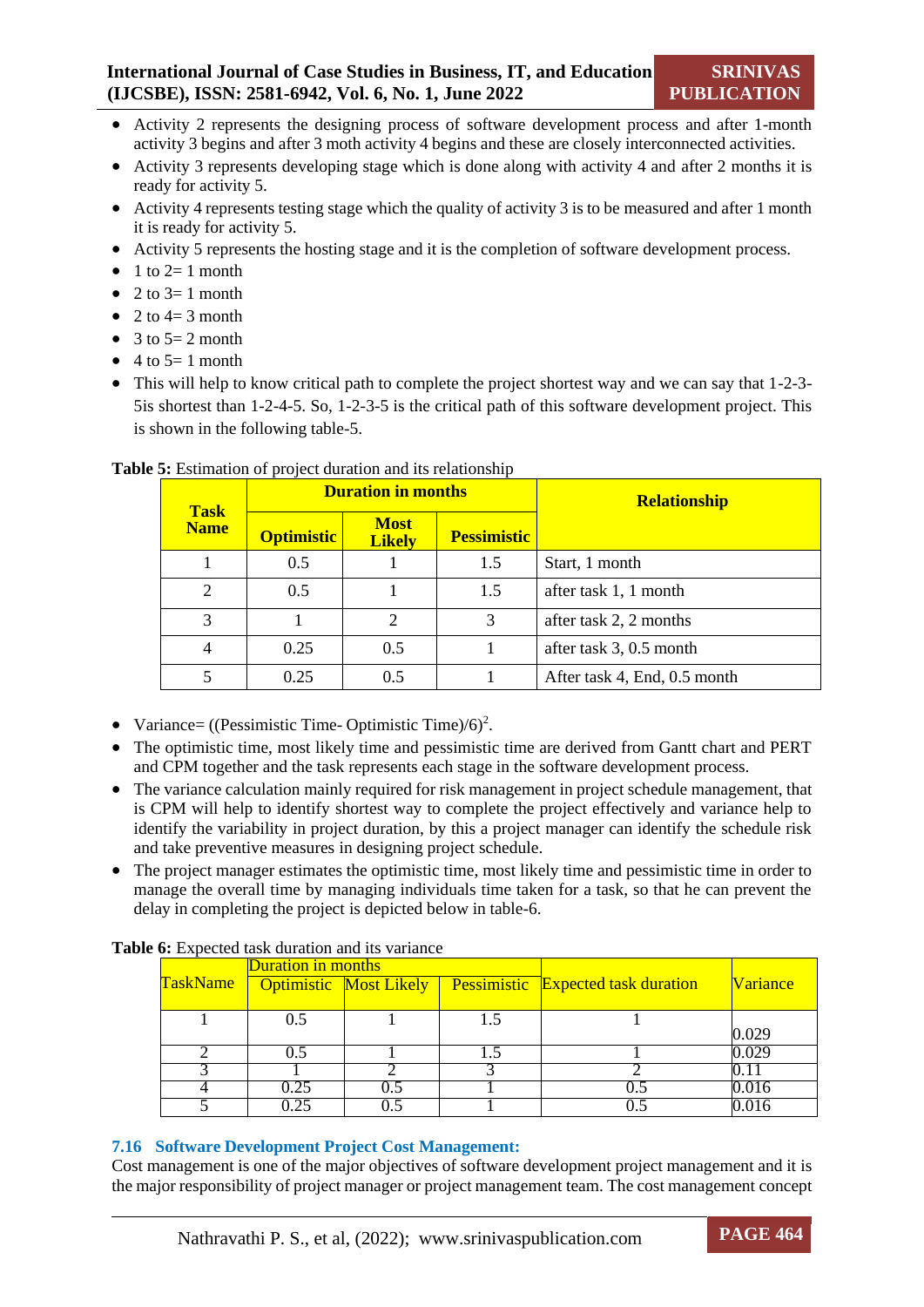includes cost estimation and budgeting, cost control, cost reduction, pricing decision, profitability management, cost risk management, cost recording.

## **7.17 Methods of Software Development Project Cost Management:**

- The general software development project cost budgeting in small scale and medium scale companies are made on historical cost basis, only special projects which involves more research and development activities are done through zero based cost budgeting.
- The COCOMO model or constructive cost model is developed mainly for software development project management using regression formula which requires historical cost data, it is most preferable cost budgeting model in the industry.

## **7.18 Estimated Cost Data for a Software Development Project:**

Table-7 showing estimated cost and income records for medium scale project in a small company (5 month work with worth INR Rs. 10 Lakhs).

| <b>Particulars</b>                | <b>Amount in INR Lakhs</b> |
|-----------------------------------|----------------------------|
| <b>TOTAL PROJECT WORTH</b>        | 10.00                      |
| (LESS) EXPENSES:                  |                            |
| <b>Employee Cost</b>              | 04.50                      |
| Telephone and Internet Charges    | 0.10                       |
| <b>Electricity Charges</b>        | 0.10                       |
| <b>Server Charges</b>             | 0.05                       |
| <b>Maintenance Charges</b>        | 0.75                       |
| <b>Transportation Charges</b>     | 0.05                       |
| <b>Stationary Charges</b>         | 0.05                       |
| <b>System Maintenance Charges</b> | 0.25                       |
| <b>Miscellaneous Expenses</b>     | 0.25                       |
| <b>Marketing Expenses</b>         | 0.10                       |
| <b>PROJECT INCOME</b>             | 3.80                       |

#### **Table** 7**:** Estimated cost in completing a project

- If a small company take up a five-month work with INR Rs. 10 lakh worth project which is generally a semi-repetitive work project without any research and development activity they can make INR Rs. 3.80 lakh income excluding office maintenance expenses, interest, taxes which theycan get overall 35% as net profit.
- The above data estimated on historical data of the small-scale software development company same as Digital Align Private Limited software development projects are repetitive and semi- repetitive projects.
- The biggest cost for every software development company is employee cost and high attrition rates which could maximize the overall employee cost per year, outsourcing and automation will be the solution for this problem.
- The 1-month schedule project cost and income vary based on their functions it might be only 30,000 INR Rupees if it involves only upgradation and maintenance work but also company can get up to 2.00 INR Lakhs Rupees if it is a full-fledged project involving more work.
- Thistype of project will help to generate more income along with medium scale projects as it requires less resources the developing cost will be less and company can earn more by taking more small projects.
- It helps the company to manage their fixed cost and for this type projects there will be time and work basis payment system which the salary payment for the employees will be on hourly basis and some companies follows commission on number of small projects they complete within a month.
- When it compared with 5-month scheduled project and research and development project it will cost very less and earn more as the company can complete more projects.

## **8. FINDINGS :**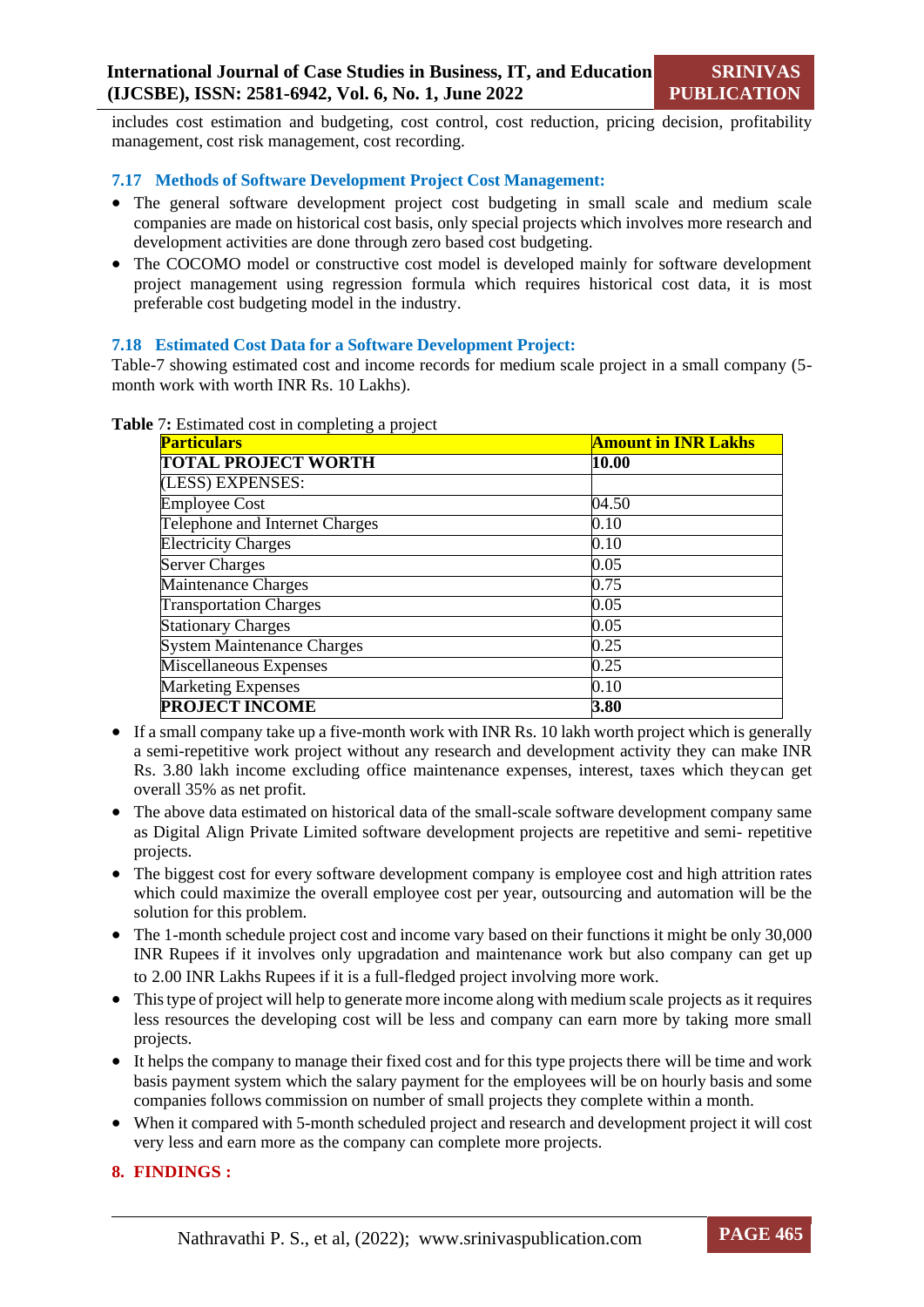#### **8.1 Methods of software development projects:**

The software development project management is the key functioning area of any software development company, the management style of software development projects differs with the small scale and largescale companies and the size of the project and target customers. The software development projects in large scale companies are generally involve huge investment, high research and development activities, long term time period and large resources and it involves more of non-repetitive jobs. The software development projects in small scale and medium scale companies involve small investments, small term time period, less resources, minimum research and development activities and it involves more repetitive jobs. All new software development projects are accepted only after doing the feasibility test which is also called as business analysis or evaluation of possibility of the performance which involves financial feasibility, resource feasibility, cost feasibility, time feasibility and market feasibility. The project management methodologies are the basis for managing the projects and the project management structure is designed on the basis of the underlying methodology.

#### **8.2 Software development project manager:**

- There is no compulsion to appoint a project manager, in small scale companies' departmental heads all together acts as project manager and works in a team but it works only because they are getting lessprojects or small projects compared to large scale companies, in large scale companies there should bea project manager in order to reduce the complexity in project management.
- The importance of project manager in big project management is too high that, he should manage all the functioning areas of project and he have to be connected with all key persons of the project, activities like project team management, project cost management, project schedule management, project report recording, customer requirement management, project communication management, project risk management.

## **8.3 Project complexity management:**

- Project complexity arises due to risks in the project management like inflation or cost risk, employee risk, project completion or schedule risk, resource risk, communication risk, market, and competitor risk, these should be analyzed and managed by project manager or management team.
- Present days most of the companies uses project management software which is easy to access and includes most of all functioning areas of project management like budgeting, cost management, finance planning, schedule management, PERT, CPM, internal communication which will reduce the complexity of the project management team.

Table-8 displaying the comparative cost and income records for medium scale project in a small company (5 month schedule small project):

| <b>Particulars</b>                | in<br><b>Amount</b> | in<br><b>Amount</b> | in<br><b>Amount</b> |
|-----------------------------------|---------------------|---------------------|---------------------|
|                                   | <b>INR Lakhs</b>    | <b>INR Lakhs</b>    | <b>INR Lakhs</b>    |
| <b>TOTAL PROJECT WORTH</b>        | 10.00               | <b>15.00</b>        | 20.00               |
| (LESS) EXPENSES:                  |                     |                     |                     |
| <b>Employee Cost</b>              | 4.50                | 4.50                | 4.50                |
| Telephone and Internet Charges    | 0.10                | 0.15                | 0.20                |
| <b>Electricity Charges</b>        | 0.10                | 0.15                | 0.20                |
| <b>Server Charges</b>             | 0.05                | 0.05                | 0.05                |
| Maintenance Charges               | 0.75                | 1.50                | 2.25                |
| <b>Transportation Charges</b>     | 0.05                | 0.10                | 0.15                |
| <b>Stationary Charges</b>         | 0.05                | 0.10                | 0.15                |
| <b>System Maintenance Charges</b> | 0.25                | 0.50                | 1.00                |
| Miscellaneous Expenses            | 0.25                | 0.50                | 1.00                |
| <b>Marketing Expenses</b>         | 0.10                | 0.20                | 0.30                |
| <b>PROJECT INCOME</b>             | 3.80                | 7.25                | 14.70               |

### **Table 8:** Cost analysis of a small company

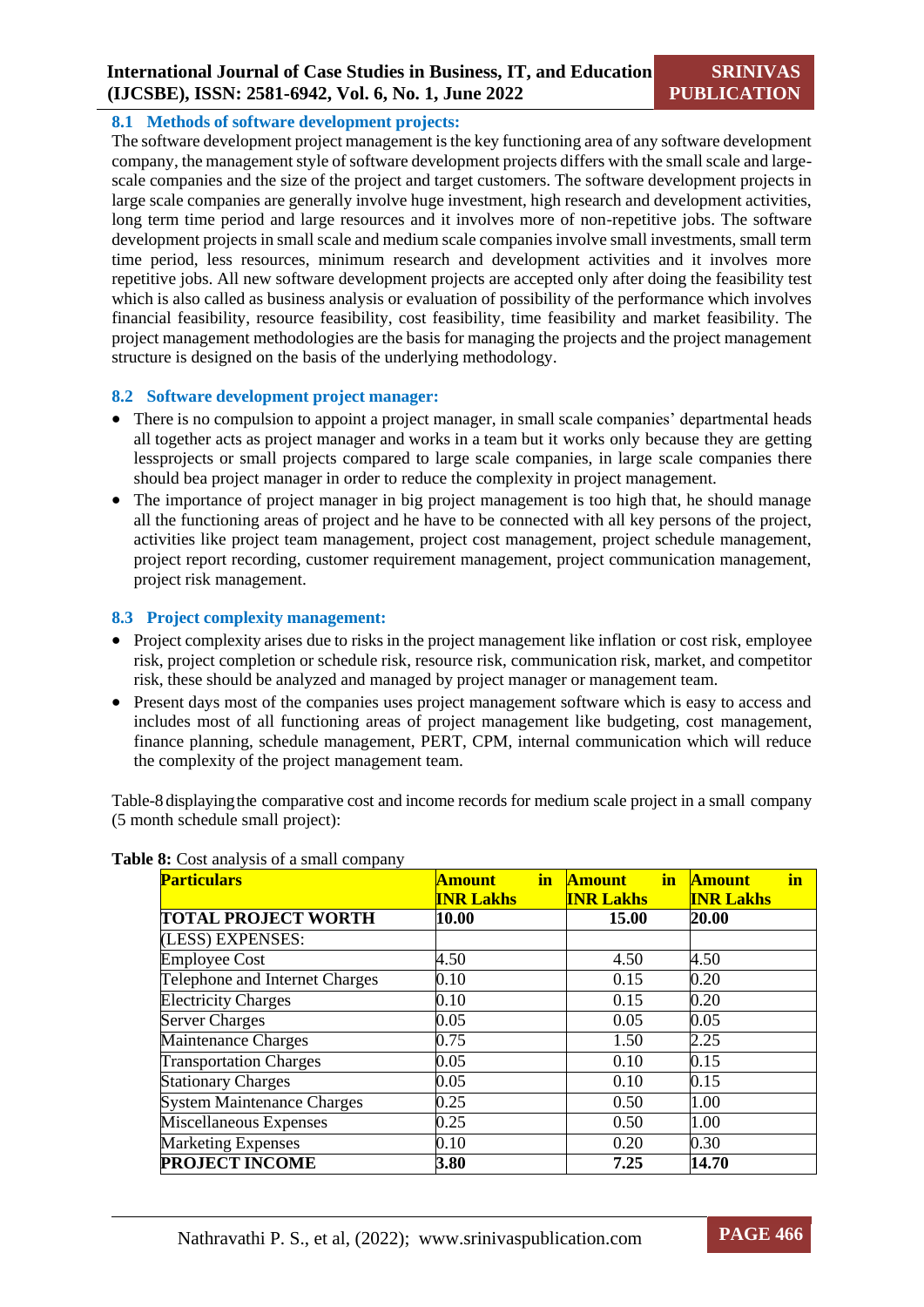- The above comparative cost-income statement shows how a small-scale software company plansto maximize their income and profitability of the business by increasing the number of project intake there by increasing the sales.
- This method will help the company to design the target and effective utilization of resources and provide the service for better price to the customer.
- The challenge is employee cost which fixed per month in order to overcome this and make huge profit the company should increase their sales and taking more projects also requires time each project should be completed within a time frame and sometimes it needs overtime work and extra payment.

## **9. SUGGESTIONS AND CONCLUSION :**

The company develops its business by implementing the concept of project management and project manager supported with modern project management software support, which will help the company to better result of managing time, resource, cost, performance, quality altogether a good value to the customer.

- (1) Appointing a Project Manager:
	- Software development companies who do not appoint a project manager will divide the samework with all departmental heads by thinking it might increase overall employee cost
	- If the company can appoint a project manager who handles all process and multiple projects, the departmental heads can concentrate more on their departmental activities which will automatically increases the performance of the business and help to manage multiple projects, quality of each project, business portfolio management, better communication with all department employees and to maintain good relation with customers and to run the business in a systematical way.
- (2) Utilizing the Project Management Software:
	- The software development companies can utilize the project management software in order to manage the multiple projects and manage individual projects efficiently.
	- Plan the activities of project in systematical way will increases the performance and quality ofthe work.
	- Design the schedule and resourcesin each stage of development and record employee cost willhelp to time and employee management.
	- Small companies can get better results even though they do not appoint project manager.

The analysis, interpretation and findings of this study convey that by adopting project management system the software development company can manage the business in an efficient and profitable manner. As the history of project management reminds that most of the industries started to implement this concept by observing the success of mega engineering projects because of the effective utilization of project management concepts.

The project management will help to finish the project within time by managing time schedule, run the business profitably by managing cost effectiveness of the project, increase the performance by maintaining good communication flow within the company and with customer and best utilization of resources to get good quality product, to manage overall internal and external risks of the project of any type of software development projects.

The large-scale software development companies care efficiently using the project management concept and it helps them to manage mega projects and multiple projects. In medium scale and small-scale software development companies all departmental heads together work as project manager but itwill lead conflicts between departments and there will be less effective communication which will lead to decrease in the overall performance. In unstructured small-scale software development companies who are getting small and less projects they do not go for project management but they do only cost and time management and that will affect the quality of the product.

Hence, in the modern days, the companies want to reduce the number of employees and they also want to reduce the human efforts and human errors by adopting robotics and artificial intelligence technology. Project management software actually reduces the project manager's efforts and human errors to manage multiple projects currently large-scale companies are utilizing this technology but in medium and small-scale software companies it removes the presence of project managers where the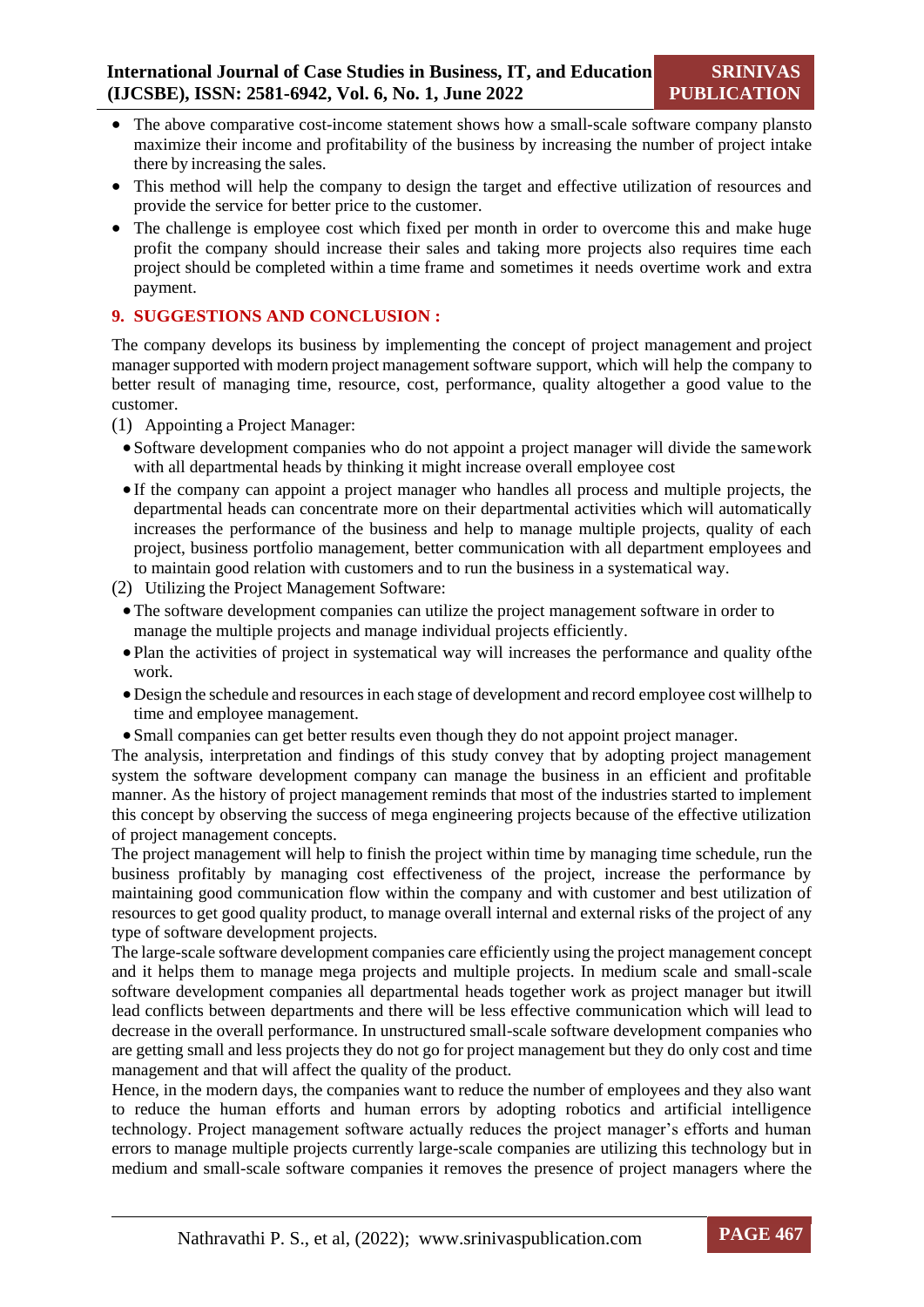employees themselves utilize the technology and manage the project as they were getting less number and small projects compared to large scale companies.

#### **REFERENCES :**

- [1] Das, K., & Sagara, H. (2017). State and the IT Industry in India. *Economic & Political Weekly*, *52*(41), 57-64. [Google Scholar](https://www.researchgate.net/profile/Hastimal-Sagara-2/publication/320540143_State_and_the_IT_industry_in_India_An_overview/links/5e99af6f299bf13079a20ff3/State-and-the-IT-industry-in-India-An-overview.pdf)
- [2] Gökgöz, F., & Güvercin, M. T. (2018). Investigating the total factor productivity changes in the top ICT companies worldwide. *Electronic Commerce Research*, *18*(4), 791-811. [Google Scholar](https://link.springer.com/article/10.1007/s10660-017-9285-4)
- [3] Jiang, J. J., Klein, G., & Fernandez, W. D. (2018). From project management to program management: an invitation to investigate programs where IT plays a significant role. *Journal of the Association for Information Systems,*  $19(1)$ *, 1-9. [Google Scholar](https://aisel.aisnet.org/jais/vol19/iss1/1/)* $\overline{\mathsf{x}}$
- [4] Demirkesen, S., & Ozorhon, B. (2017). Impact of integration management on construction project management performance. *International Journal of Project Management*, *35*(8), 1639-1654. [Google Scholar](https://www.sciencedirect.com/science/article/pii/S0263786317300029) ×
- [5] Taks, Marijke, Kesenne, Stefan, Chalip, Laurence, & Green, B. Christine. (2011). Economic Impact Analysis versus Cost Benefit Analysis: The Case of a Medium-Sized Sport Event. *International Journal of Sport Finance*, *6*(3), 187-203. [Google Scholar](https://scholar.uwindsor.ca/humankineticspub/20/)
- [6] Hochdörffer, J., Buergin, J., Vlachou, E., Zogopoulos, V., Lanza, G., & Mourtzis, D. (2018). Holistic approach for integrating customers in the design, planning, and control of global production networks. *CIRP Journal of Manufacturing Science and Technology*, *23*(1), 98-107. [Google Scholar](https://www.sciencedirect.com/science/article/pii/S1755581718300440) ×
- [7] Gonovski, V. (2017). Risk Management in Project Management–Basics. *Knowledge International Journal*, *16*(3), 995-1000. [Google Scholar](http://ikm.mk/ojs/index.php/kij/article/view/4271)  $\lambda$
- [8] Cotterell, M., & Hughes, B. (1995). Software project management, *International Thomson Computer Press.* 1-293. Google [Scholar](https://books.google.com/books?hl=en&lr=&id=LaeKKjV8on8C&oi=fnd&pg=PR12&dq=%5B8%5D%09Cotterell,+M.,+%26+Hughes,+B.+(1995).+Software+project+management,+International+Thomson+Computer+Press&ots=oO6ce0IjWz&sig=tQS3r6A4cllEKYGEIc2SDZVaxIY)
- [9] Aanbari, F. T., & Young Hoon Kwak, P. F. T. A. (2008). Impact on Project Management of Allied Disciplines: *Trends and Future of Project Management Practices and Research, 5*(2), 324-331*.*  [Google Scholar](https://books.google.com/books?hl=en&lr=&id=B-dhDwAAQBAJ&oi=fnd&pg=PT18&dq=%5B9%5D%09Aanbari,+F.+T.,+%26+Young+Hoon+Kwak,+P.+F.+T.+A.+(2008).+Impact+on+Project+Management+of+Allied+Disciplines:+Trends+and+Future+of+Project+Management+Practices+and+Research,+5(2),+324-331.+&ots=zZshB_LSRA&sig=kPgiCPUdg_tljjj5or4AoJX1vi8) ×
- [10] Almaamari, G., Williams, N., & Atkinson, R. (2017). Stakeholders' trust and power dynamic in tourism resort projects in a developing country, *International Journal of Recent Technology and Engineering*,  $8(4)$ , 77-89. [Google Scholar](http://www.otmc-conference.com/wp-content/uploads/2019/09/GHASAN-ALMAAMARI-Stakeholders%E2%80%99-trust-and-power-dynamic-in-tourism-resort-projects-in-a-developing-country.pdf) $\chi$ <sup>7</sup>
- [11] Korte, R., Smith, K. A., & Li, C. Q. (2018). The Role of Empathy in Entrepreneurship: A Core Competency of the Entrepreneurial Mindset. *Advances in Engineering Education*, *7*(1), 1-7. [Google Scholar](https://eric.ed.gov/?id=EJ1199603) ×
- [12] Sanz-Llopis, J., & Ostermann, M. (2020). Innovation in project management through framing and challenge redefinition. *International journal of managing projects in business*, *5*(1), 234-239. [Google Scholar](https://www.emerald.com/insight/content/doi/10.1108/IJMPB-08-2019-0210/full/html) ×
- [13] Petersen, K. W. (2020). Project Management Office Performance Variables that InfluenceProject Success: A Correlational Study, *Dissertation of Capella University,* 121-135. [Google Scholar](https://search.proquest.com/openview/6f9c296d5629169d6c1fa18496460d84/1?pq-origsite=gscholar&cbl=18750&diss=y)
- [14] Arashpour, M., Abbasi, B., Arashpour, M., Hosseini, M. R., & Yang, R. (2017). Integrated management of on-site, coordination and off-site uncertainty: Theorizing risk analysis within a hybrid project setting. *International Journal of Project Management, 35*(4), 647-655. [Google](https://www.sciencedirect.com/science/article/pii/S0263786317302375)  [Scholar](https://www.sciencedirect.com/science/article/pii/S0263786317302375) $\lambda$
- [15] Korte, R., Smith, K. A., & Li, C. Q. (2018). The Role of Empathy in Entrepreneurship: A Core Competency of the Entrepreneurial Mindset. *Advances in Engineering Education*, *7*(1), 1-12. [Google Scholar](https://eric.ed.gov/?id=EJ1199603) ×
- [16] Holla, R. (2017). A Study on SWOC Analysis of Reliance Jio. *International Journal of Engineering Research and Modern Education (IJERME), 2*(1), 42-47. [Google Scholar](https://papers.ssrn.com/sol3/papers.cfm?abstract_id=2960499)